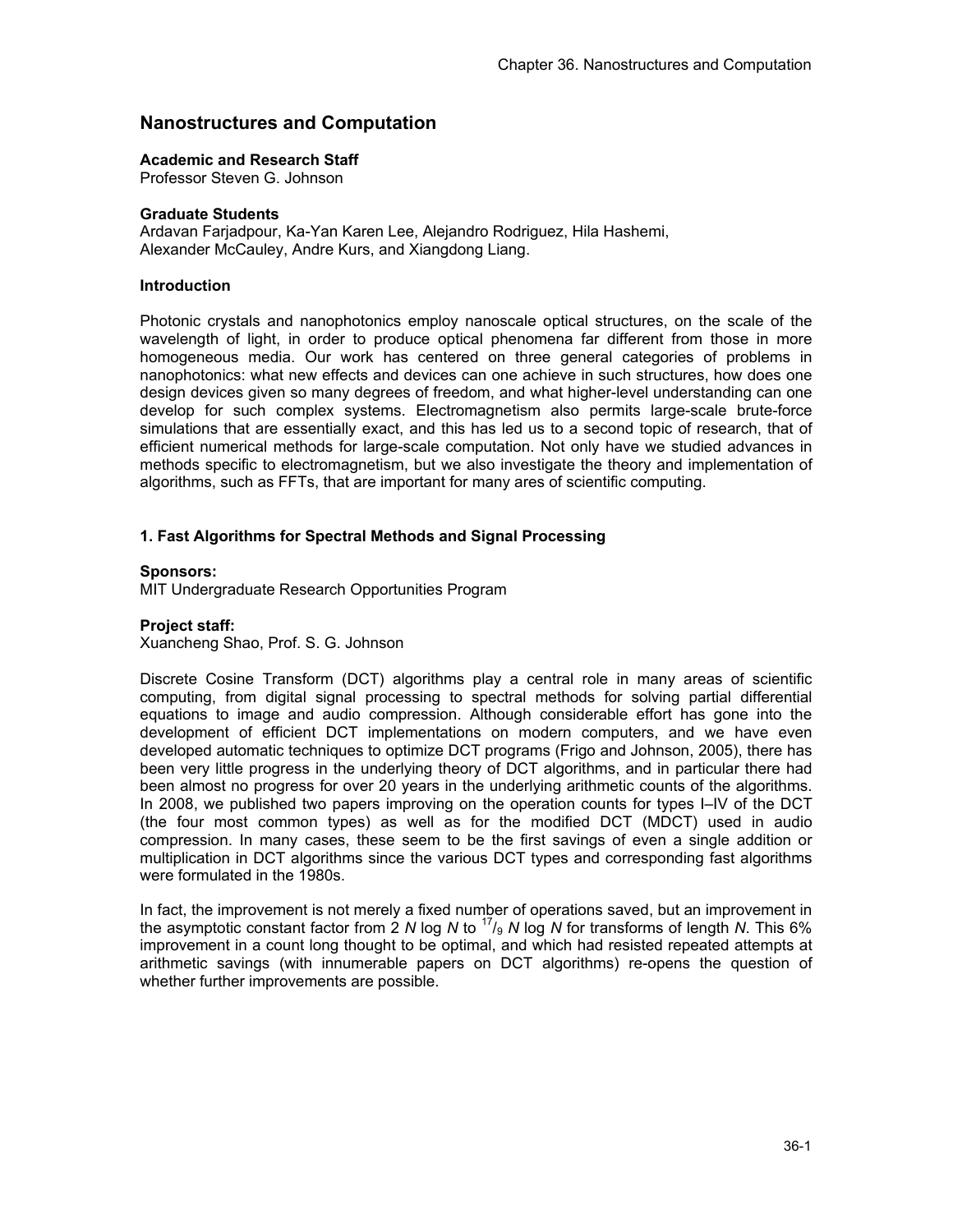## **2. Accurate Prediction of Casimir Forces in Nanostructured Mechanical Systems**

#### **Sponsors:**

Department of Energy (Grant No. DE-FG02-97ER25308)

## **Project staff:**

Prof. S. G. Johnson, Alejandro Rodriguez

Casimir forces are an interaction between uncharged objects that arise at micrometer-scale separations due to quantum vacuum-photon fluctuations. Besides their importance in basic physics research as a direct manifestation of the quantum vacuum as a measurable force, Casimir forces have important influences on cold atom trapping, superfluid films, and potentially for future nanomechanical devices. Although they were first predicted in 1948 for parallel metallic plates, Casimir forces have proven surprisingly difficult to predict for non-planar geometries; the state of the art in 2006 was the first theoretical prediction of the force between an infinite perfectmetal cylinder and an infinite perfect-metal plane. In our recent work, we have demonstrated new numerical techniques to accurately predict Casimir forces for arbitrary geometries, including arbitrary dispersive materials, which has enabled us to study a range of problems that had never previously been accurately modelled. Moreover, our approach exploits existing computational methods for classical electromagnetism that are already mature, efficient, scalable, and widely available. Although other groups have developed techniques to study specific non-planar geometries, as far as we know we have the only working code that handles any geometry without modification (given sufficient computational power), and the only working code that currently handles realistic dielectric materials. It is hard to exaggerate how exciting the opportunities are in this field—almost any geometry one can imagine has never been calculated, and very little is known about what is possible for Casimir force phenomena in complex geometries.

We have already been able to explore many new structures and have encountered phenomena very different from those in the known geometries—for example, non-monotonic variation in the force between two objects as a sidewall is brought closer (Rodriguez *et al.*, 2007), which is counter-intuitive because it contradicts the common intuition of the Casimir interaction as a monotonic attractive force. To our knowledge, this was the first accurate calculation of Casimir forces for three-body interactions, and already it exhibited surprising qualitative effects. These effects were subsequently reproduced and generalized in other geometries, in a collaboration with Profs. Kardar and Jaffe at MIT (Zaheer, 2007; Rahi, 2008).



**figure 1.** Non-monotonic Casimir force due to multi-body interactions in a "piston"-like geometry of two blocks between metal sidewalls. Plot is force between the blocks as a function of the separation *h* between the blocks and sidewalls. Inset: schematic and plot of Casimir stress tensor (blue/white/red = negative/zero/positive) around the blocks.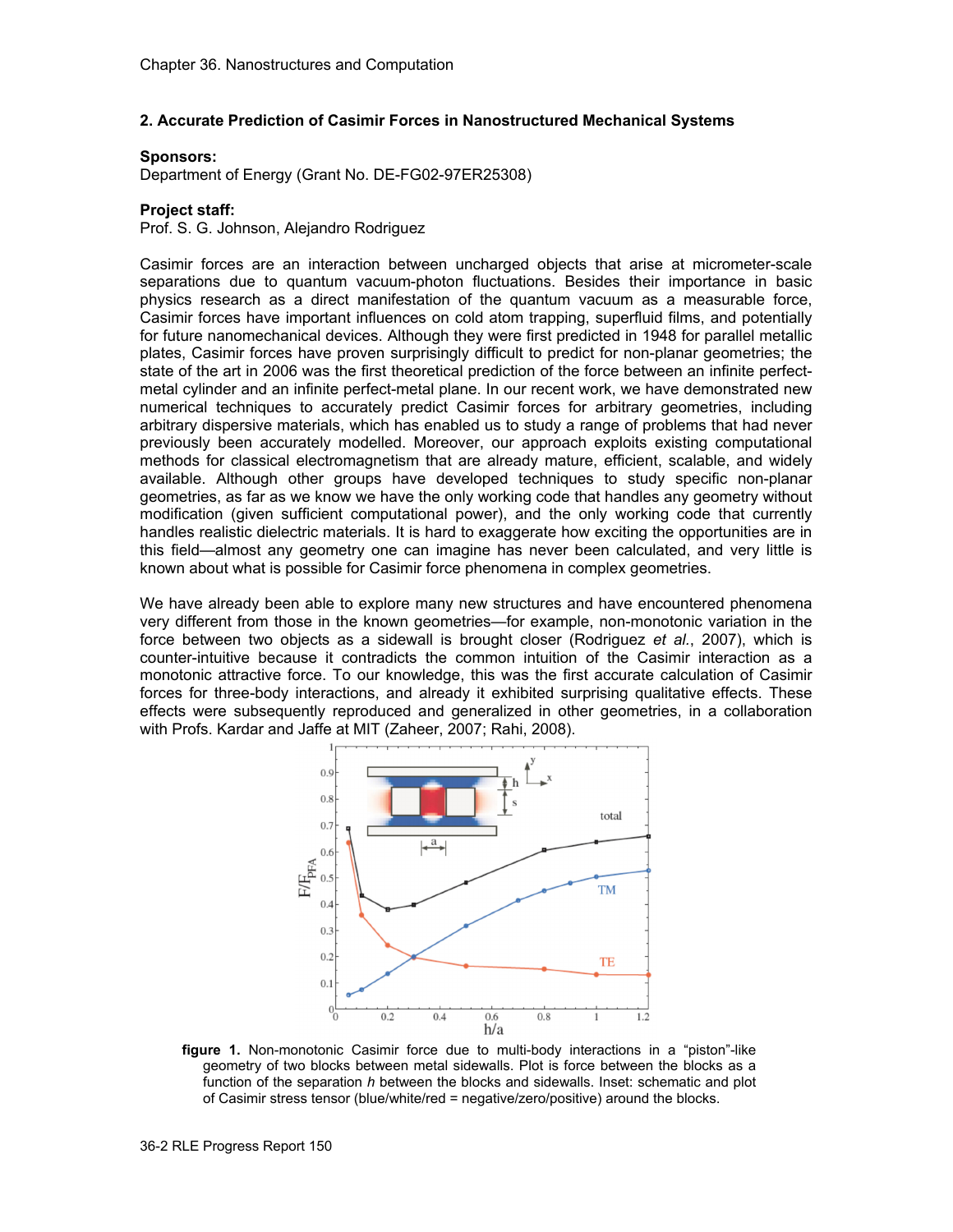### **3. Modeling Photonic Quasicrystals**

### **Sponsors:**

Department of Energy (Grant No. DE-FG02-97ER25308) US Army Research Office (Contract No. W911NF-07-D-0004).

#### **Project Staff:**

A. Rodriguez, A. McCauley, Dr. Y. Avniel, and Prof. S. G. Johnson

Photonic quasicrystals are aperiodic structures with long-range order, fractal (Cantor-set) spectra, and potentially high rotational symmetry and large photonic band gaps. The study of quasicrystals in two and (especially) three dimensions has been hampered, however, by the difficulty of numerically solving an aperiodic structure—unlike a periodic structure, where only the unit cell need be considered, quasicrystals seem to require large "supercells" to accurately capture their long-range order. Because quasicrystals are typically defined by irrational "slices" of higherdimensional periodic structures, however, we have recently shown that it is possible to solve for their spectra by extending Maxwell's equations into higher dimensions—so that the entire infinite aperiodic structure can be captured by a single higher-dimensional unit cell (Rodriguez *et al.*, 2008). We believe that the formulation of this idea as a numerical approach opens the possibility of studying new classes of structures that were previously out of reach. For example, we are not aware of any numerical solutions of three-dimensional photonic quasicrystals, by any method.

As an initial proof-of-concept validation of the method, we successfully applied the method to calculate the spectrum of a one-dimensional "Fibonacci" quasicrystal, so-called because it consists of a sequence of layers A,B,AB,BAB,ABBAB,… formed of two materials A and B put together by a Fibonacci-like string-concatenation rule. Even in this simple system, we were able to use the higher-dimensional approach to demonstrate the origin of the quasicrystal band gap, exponentially localized modes, and other features that previously required large computational cells with thousands of layers to reproduce accurately but which now require only a single 2d unit cell.



**figure 2.** Magnetic-field amplitude |*Hz*| in a one-dimensional Fibonacci quasicrystal, which directly corresponds to the two-dimensional inset field pattern in a two-dimensional "superspace" where the quasicrystal is periodic.